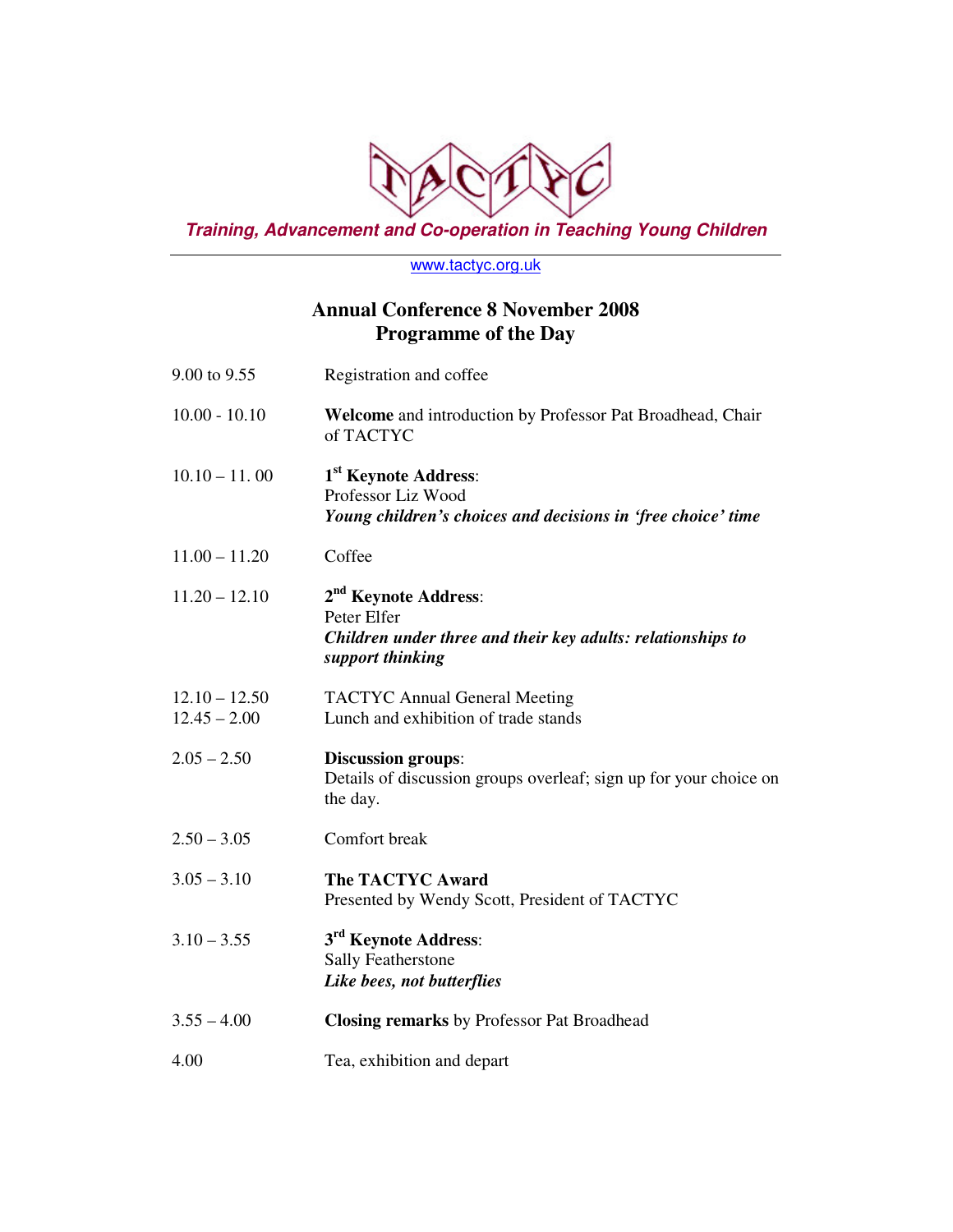## **Discussion groups 2.05 – 2.50pm**

| <b>Leader</b>                                                                                                                                                       | <b>Topic</b>                                                                                                                                                                                                                                                                                                                                                                                                                                                                                                                                                                                                                                                                                                                                                                                                                                                                                                                                                                                                                                                                                  | Room                     |
|---------------------------------------------------------------------------------------------------------------------------------------------------------------------|-----------------------------------------------------------------------------------------------------------------------------------------------------------------------------------------------------------------------------------------------------------------------------------------------------------------------------------------------------------------------------------------------------------------------------------------------------------------------------------------------------------------------------------------------------------------------------------------------------------------------------------------------------------------------------------------------------------------------------------------------------------------------------------------------------------------------------------------------------------------------------------------------------------------------------------------------------------------------------------------------------------------------------------------------------------------------------------------------|--------------------------|
| <b>Pat Beckley</b><br><b>PGCE Primary</b><br>Academic Co-ordinator<br>for 3-7 at Bishop<br>Grosseteste University<br>College Lincoln.                               | We are working? Approaches in the Early Years<br>Reflections of approaches in early years settings will be shared. Consideration will be given to play, with<br>discussions incorporating international perspectives on early years provision                                                                                                                                                                                                                                                                                                                                                                                                                                                                                                                                                                                                                                                                                                                                                                                                                                                 | Priestly/Darwin Suite    |
| <b>Dr Avril Brock</b><br>Senior Lecturer, Leeds<br>Met University, &<br><b>Prof Louise Boyle</b><br>Swiniarski Salem State<br>College, Massachusetts,<br><b>USA</b> | <b>Contextualising play for EAL learners</b><br>This workshop focuses on supporting young children learning first and additional language through providing rich<br>storyplay opportunities. It stresses the importance of developing children's self-confidence as learners through providing<br>rich play opportunities for them to engage with language and learning experiences. Promoting children's interest and<br>enthusiasm through contextualised activities is the key to developing language. The adult's role in providing experiences<br>that encourage speaking and listening in interactive situations is crucial. This workshop will explore how this can best be<br>organised to promote optimum learning. It examines how to scaffold children's first and additional language, supporting<br>bilingualism and valuing cultural diversity. Specific ideas from contemporary practice will provide ideas for stimulating<br>activities, purposeful experiences and ways of communicating with parents that can support young bilingual children's<br>learning successfully. | Priestly/Darwin Suite    |
| <b>Estelle Martin</b><br>Early Childhood Studies<br>Lecturer and Doctoral<br>Researcher                                                                             | <b>Play processes and emotion</b><br>The workshop will address the following: identify key issues of interest in the group; consider views about play and<br>emotional development / learning, i.e. research, policy, practitioners' contemporary practice; explore the role of<br>relationships that support the emotions in the play process<br>Creating the conditions for children's play and well being<br>Focus on the future - participants identify aims for individual settings.                                                                                                                                                                                                                                                                                                                                                                                                                                                                                                                                                                                                     | Priestly/Darwin Suite    |
| <b>Prof Janet Moyles</b><br>Play Consultant and<br>Professor Emeritus at<br>Anglia Ruskin<br>University                                                             | Respecting and trusting children<br>Children are natural and competent learners and players - if we, the adults, let them be! Sadly, too often we take the<br>responsibility away from young children, feeling that they are maybe not learning as much as they could unless there is<br>adult intervention. Yet, we have only to observe young children to realise how well the majority understand their own<br>needs and development. The big issue appears to be whether we respect children as people and trust their judgements.<br>This workshop will look at what it means to respect and trust children in learning contexts and the role then required of<br>the adult in observing, analysing and discreetly supporting children's endeavours.                                                                                                                                                                                                                                                                                                                                     | <b>Burne Jones Suite</b> |